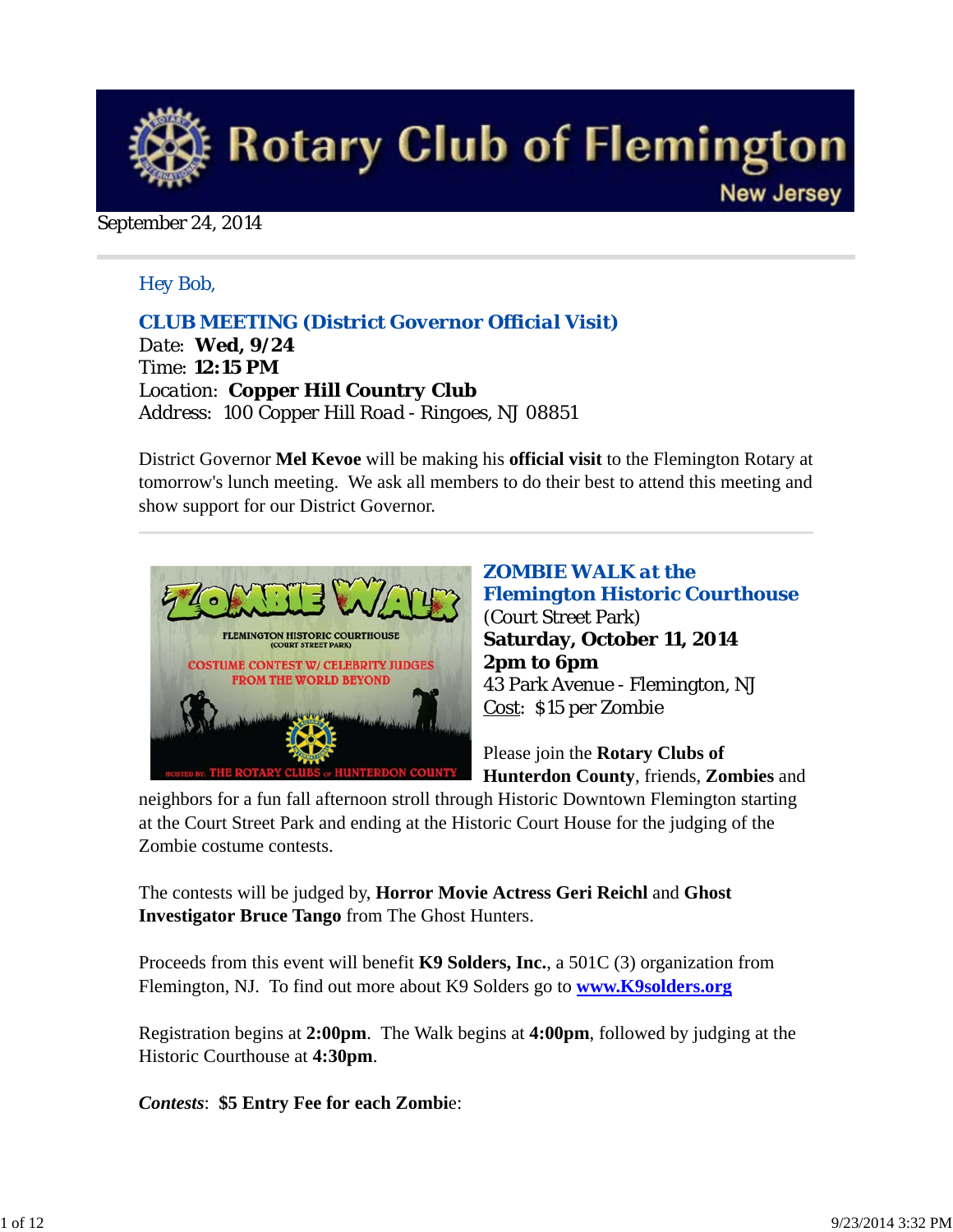- Most Creative Zombie.
- Couple Theme Zombies.
- Famous Actor Zombie.
- Group Theme Zombies.
- Pet Zombies.

## *DISTRICT 7510 INTER-COUNTY MEETING*



**Tuesday, September 23 6:00 pm** to **9:15pm Copper Hill Country Club** 100 Copper Hill Road - Ringoes, NJ 08851 Cost: See Below. Guest Speaker: Doug Brown, CAIA, CBC, CDIA, CVIA **Club RSVP by Thursday, 9/18**

The Rotary Club of Flemington will be hosting the first Inter-County club meeting for all Hunterdon Rotary Clubs on Tuesday, 9/23 at Copper Hill Country Club.

The guest speaker will be **Doug Brown, CAIA, CBC, CDIA, CVIA**, who is the President/CEO of Paradigm Associates, LLC.

Did you ever wonder why some individuals and groups can seem to get so much done while others never seem to get out of their own way?

Did you ever find yourself in a situation where timing was critical and you didn't have all the people resources you needed to complete the project?

If these issues, as well as others surrounding teamwork and collaboration are relevant to your life and your success, you will want to hear this interesting guest speaker on September 23rd.

The Cost to Attend is as follows:

- There is **No Cost** to attend for Quarterly Paying Flemington Rotarians.
- The cost is **\$14** for Weekly Paying Flemington Rotarians.
- The cost for all other guests and members of other Rotary Clubs is **\$30** per person.

**Group Head Count by Thursday, 9/18**: Each Rotary Club is requested to track their own clubs attendance and submit a head count to Lynn Hyman no later than Thursday, September 18th. Each club shall include a list of all member names that will be attending. **Click Here** to generate an email to RSVP to Lynn.

Members of Flemington Rotary that are interested in attending shall also RSVP to President Lynn.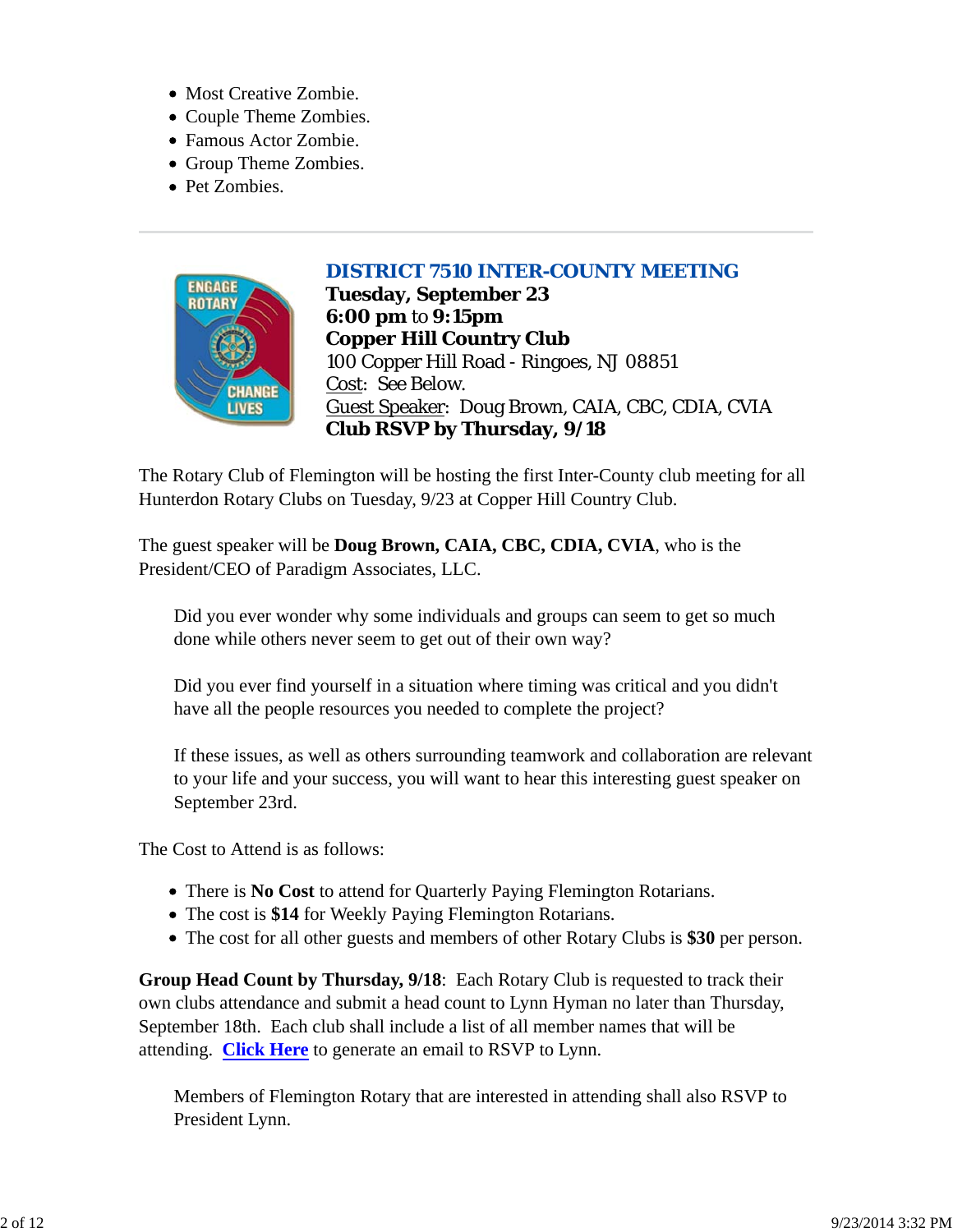**Group Club Check**: The Rotary Club of Flemington would like each club to bring one check made payable to the "**Rotary Club of Flemington**" for their clubs total attendance. We ask each club to obtain individual payments from their own members.



#### *Donation Check from the HUNTERDON MEDICAL CENTER FOUNDATION* **Wed, September 10, 2014**

The Rotary Club of Flemington received a check from the Hunterdon Medical Center Foundation towards our **International Honduran Water & Sanitation Project**.

This check will be matched by the

Flemington Rotary Club, which is also being matched by other District, State and National Rotarians. The significant \$12,250 sum of money will be used to bring clean water and sanitation to folks in Honduras.

Pictured above receiving the check is **Christopher Sickles** (HMC Foundation), **Lynn Hyman** (President of the Flemington Rotary Club), **Ira Liebross** (Immediate Past President of the Flemington Rotary Club), **Robert Wise** (President of the Hunterdon Medical Center), and **David Harkness** from the Hunterdon Medical Center Foundation. The picture was taken by the Rev. Dr. Herb Bohler, also a Flemington Rotary member.

For additional information, see the story below.

#### *HONDURAN WATER & SANITATION PROJECT RECEIVES GLOBAL GRANT* **\$12,250 Contribution**

Past President Ira wanted to share the information that the Hunterdon Medical Center Foundation will be presenting Flemington Rotary with a \$1000 check at the Wed, 9/10/2014 club meeting. The donation is to support our clubs participation in an International Global Grant (**Honduran Water & Sanitation Project**).

Flemington Rotary (along with multiple other Rotary Clubs), the Hunterdon Medical Center Foundation and Hunterdon Central's Interact Club have joined together for a total contribution of a **\$12,250**. As a result, Flemington Rotary will receive three and a half (3.5) Paul Harris recognition credits.

**CLICK HERE** to read the online article that was published by the Rotary Club of Milford, New Hampshire that further elaborates on the project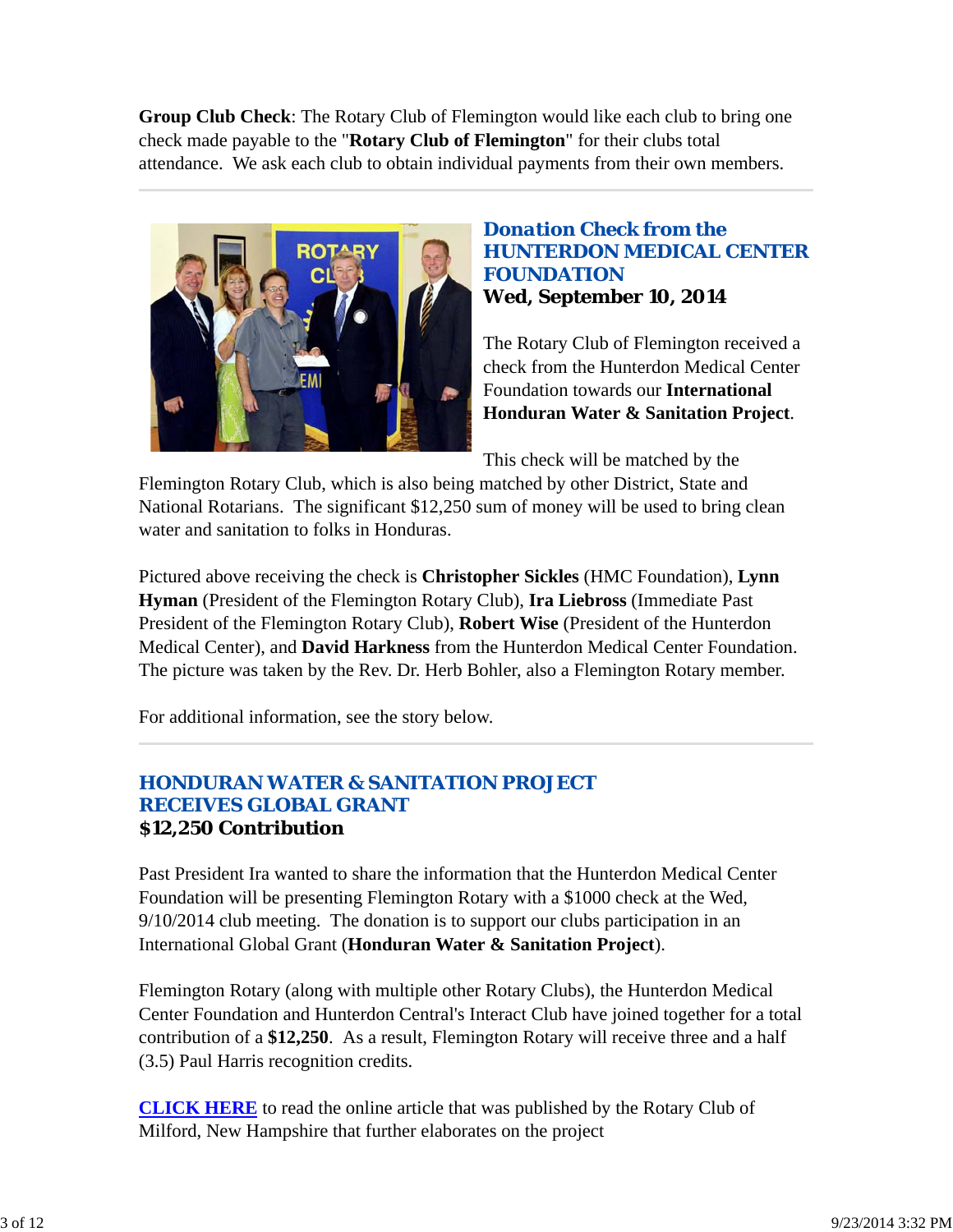

Homes of Hope is reaching out to the Philippines and continuing in Ecuador. All clubs are welcome and encouraged to attend the Homes of Hope dinner on Wed, 10/1. Click to view the **Dinner Flyer**.

Past District-Governor Julie Ann Juliano indicated that this type of program fulfills multiple areas of focus: **Water, Health, Economics, Maternal Child Health, Disease Prevention, and Literacy**. The process leads to Peace and Understanding!! The village in Ecuador is such an ongoing success - we are expanding to a devastated area of the Philippines. We have new partners from the area, and together we are going to BUILD A NEW VILLAGE, and help an area ravaged by the Typhoon. Once again - giving them a hand up - not a hand out - and getting them back on their feet. THIS IS A NEW PROJECT - BE PART OF IT

**RSVP**: Clubs shall RSVP as a Group. Please **Click Here** to email Lynn Hyman is you can attend. Or sign-up to attend at the next weekly meeting.

Cost: **\$60** per person Dinner & Program (with Cash Bar) Club Checks payable to: **Branchburg Rotary Foundation** Mailed to: PDG Julie Ann Juliano 48 Robbins Road, Branchburg, NJ 08876

## RESERVED TABLES AVAILABLE FOR CLUBS REGISTERING EIGHT OR MORE **ATTENDEES**

If you have any questions, please contact PDG Julie Ann Juliano at (908)685-8080 or docjulieann@comcast.net



*40th Annual PANCAKE DAY & KIDS EXPO* **Saturday, November 1** from **8am** to **12noon** H.C.R.H.S. Commons 29 Junction Road - Flemington, NJ 08822

If you enjoy a great family event and lot's of delicious pancakes, then plan to attend Flemington Rotary's 40th Annual Pancake Day & Kids Expo on Saturday, November 1 from 8am to 1pm. Please note the new times! Doors open at **8am** and close at **12noon**.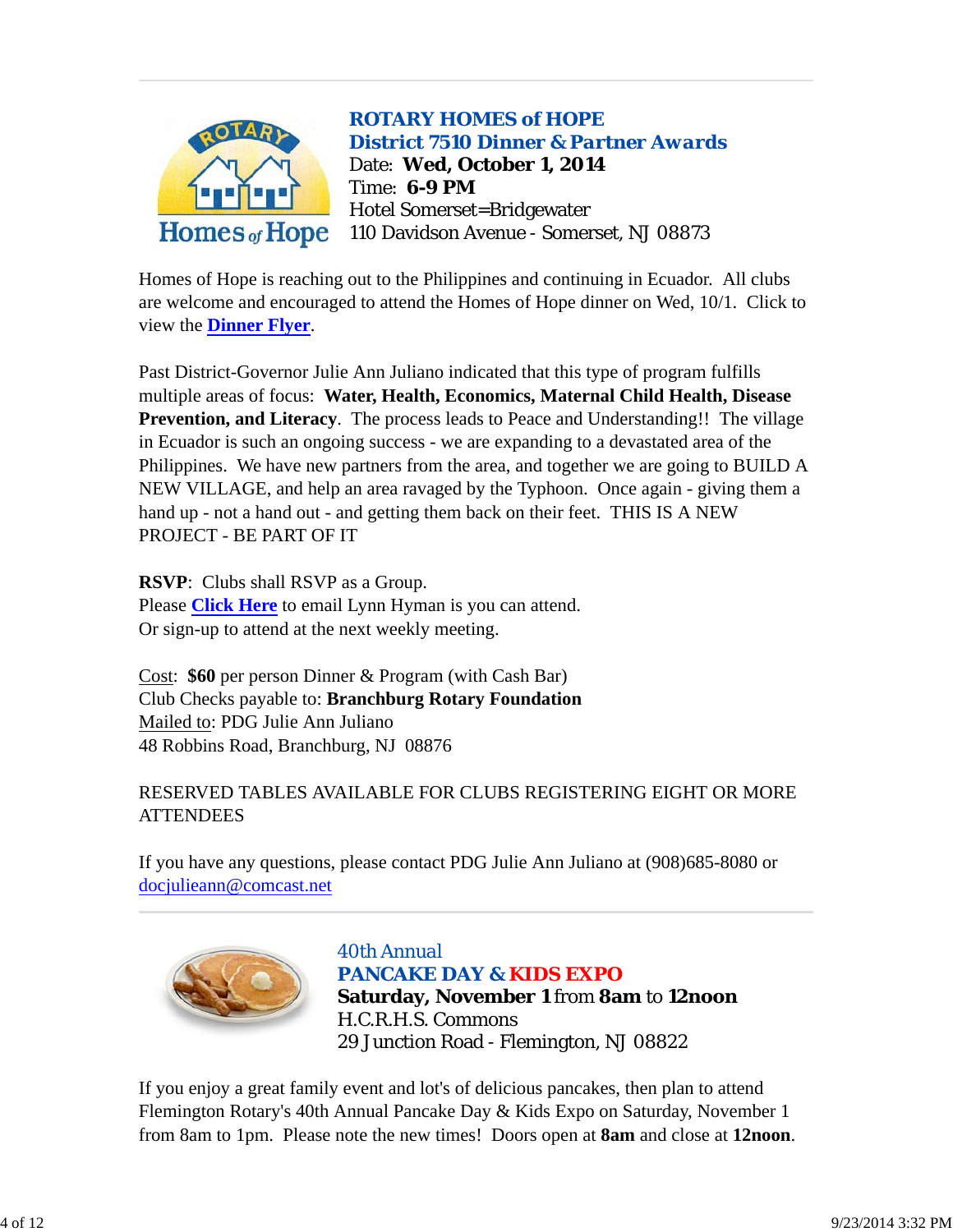More info to follow shortly.

#### *18th Annual EAT, DRINK & SHARE*

**Monday, November 3, 2014** The Pines Manor, 6pm to 9pm 2085 State Route 27, Edison, NJ 08817

Our club annually takes a table of (10) with additional tickets available for purchase. If anyone is interested in attending, please contact President Lynn Hyman at **lynnjim5@verizon.net**. The first ten complimentary tickets will go to the first people that request them. Once the complimentary tickets are gone, additional tickets will be available for purchase in advance or at the door.

## *LUNCH DUES Invoice for 2014-2015* **From Lunch Treasurer, D.J. Wright**

D.J. Wright asked me to share the current Lunch Dues invoice. Please **CLICK HERE** to download a PDF of your invoice. If you have any questions, please contact D.J. Wright directly.



As you know, the Rotary Club of Flemington is a member of the H.C. Chamber of Commerce. This enables all Rotarians the ability to attend a Chamber function as a "member". If someone asks you what your business is, you would explain that you are a member representing the Rotary Club of Flemington. **Click Here** to visit the Chamber website for a listing of upcoming events.

## *Hunterdon Chamber Internet Radio "THE ROTARY HOUR"* **Mondays from 11am to 12noon**

PDG Megan Jones-Holt is the host of "The Rotary Hour" on the Hunterdon Chamber Internet Radio station and is looking for guests to have on the show. If you are intersted, please get in touch with Megan at (908)894-4590 or **mjonesholt@gmail.com**. **Click Here** to listen to the Hunterdon Chamber Internet Radio station from your PC, smart phone, mobile device, etc.



### *FLEMINGTON BUSINESS IMPROVEMENT DISTRICT* www.downtownflemington.com

If you would like to learn more about events and activities going on around Flemington, please **CLICK HERE** to visit the Flemington Business Improvement District (BID)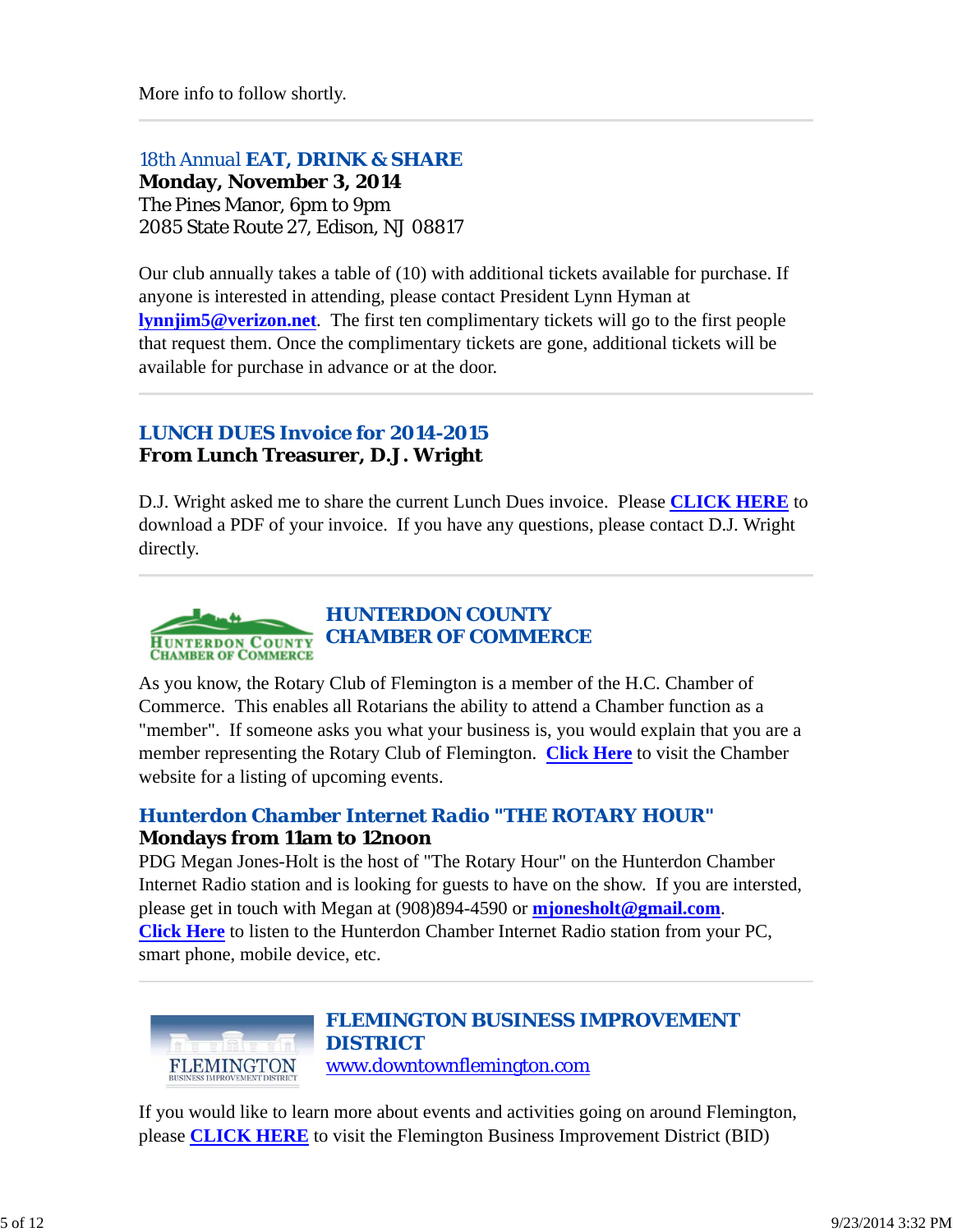#### *ROTARY DISTRICT 7510 NEWS*

**Click Here** to read the current news from our Rotary District 7510.

### *SPEAKERS & PROGRAMS BEING SOUGHT*

We are always seeking new or creative ideas for upcoming meeting programs and speakers. If you have any leads, please pass them onto Mick Schaible. **Click here** to generate an email directly to Mick.

### *UPCOMING DATES TO NOTE*

**Summary of Upcoming Club Meeting Programs**: Tues, 9/23: District County Meeting at Copper Hill Country Club Wed, 9/24: **District Governor Mel Kevoe Official Visit**.

Wed, 10/01: TBA Wed, 10/08: TBA Wed, 10/15: TBA Wed, 10/22: Nancy McWilliams: Her recent trip to Iran. Wed, 10/29: **5th Wednesday Meeting**: Special Offsite Event to be announced.

Wed, 11/05: TBA Wed, 11/12: TBA Wed, 11/19: TBA Wed, 11/26: TBA Wed, 12/03: TBA Wed, 12/10: TBA

Wed, 12/17: **Madrigal Girls Chorus** from H.C.R.H.S. for festive singing Wed,  $12/24$ : TBA (Meeting Likely to be Canceled) Wed,  $12/31$ : TBA (Meeting Likely to be Canceled)

Next RCOF Board Meeting: Thursday, 10/2/2014 at 6pm (usually the 1<sup>st</sup> Thursday). Next Membership Meeting: Wed, 10/8/2014 at 1:30 PM (usually the 2<sup>nd</sup> Wednesday).

#### **Upcoming RCOF Club Events, Fundraisers, Fellowship Events, Etc**.:

Sat, 11/01: 40th Annual **Pancake Day** Fundraiser Fri, 12/05: **Christmas Tree Lighting Ceremony** (Main Street, Flemington) Sun, 12/07: **Hunterdon Holiday Parade** at 5pm (Main Street, Flemington)

#### **Rotary District 7510 Events & Functions:**

Wed, 10/1: **Homes of Hope Dinner & Partner Awards** from 6-9pm (Hotel Somerset-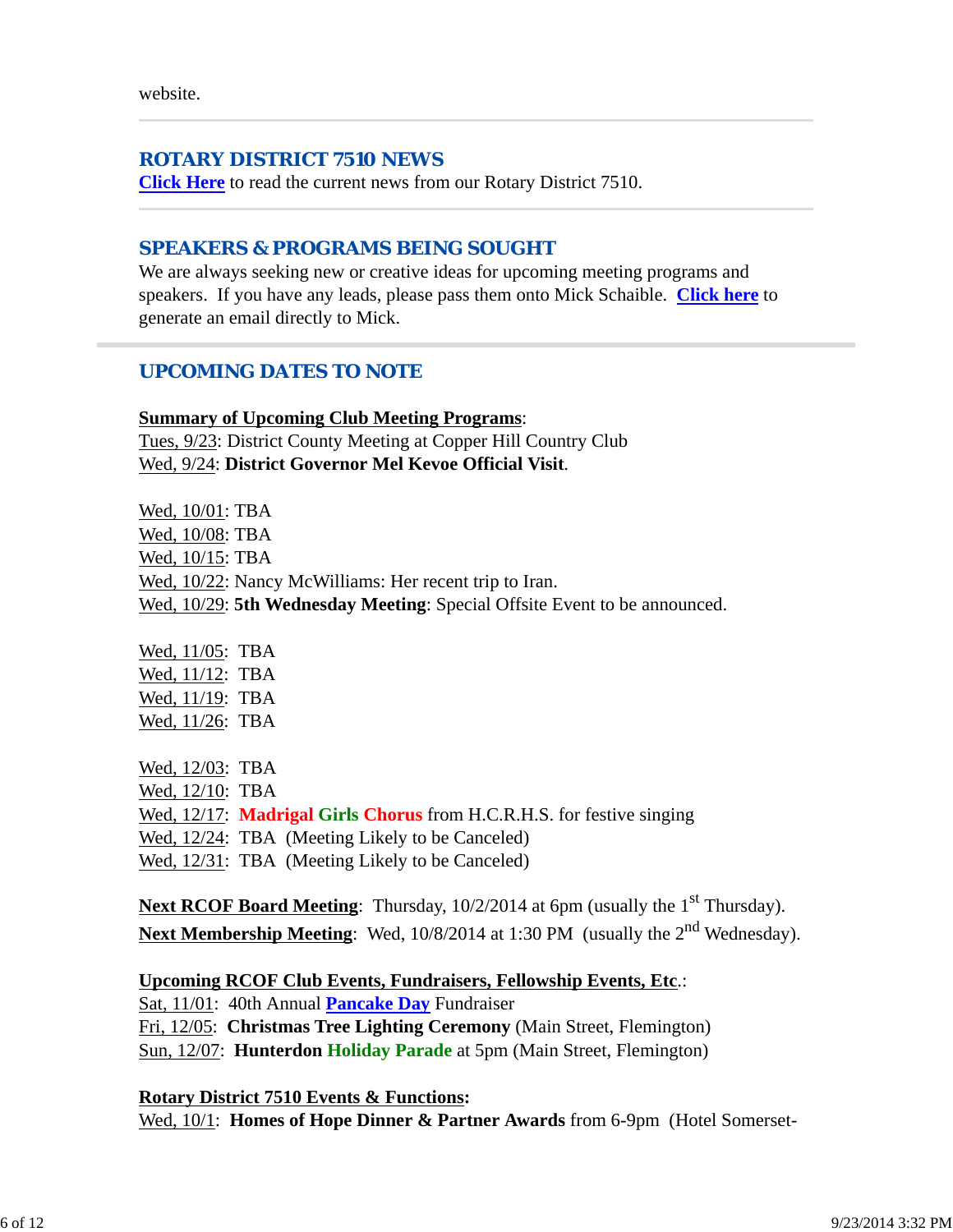Bridgewater, 110 Davidson Avenue, Somerset, NJ 08873)

Tues, 10/7: **Vocational Assembly** from 3:30pm to 9pm (The Pines Manor; 2085 Lincoln Highway, Edison, NJ 08817)

Mon, 11/3: **Eat, Drink & Share** from 6-9pm (The Pines Manor; 2085 Lincoln Highway, Edison, NJ 08817)

Sat, 11/15: **Foundation Grants Seminar** from 8am to 12noon (Hotel Somerset-Bridgewater, 110 Davidson Avenue, Somerset, NJ 08873)

Wed, 2/25: **President-Elect Training Seminar (PETS 1)** (Bridgewater Marriott Hotel, 700 Commons Way, Bridgewater, NJ)

Fri-Sat, March 20-21: **President-Elect Training Seminar (PETS 2)** (Hanover Marriott Hotel, 1401 Route 10 East, Whippany, NJ)

Fri-Sun, May 1-3: **2015 Rotary District Conference** (Harrah's Atlantic City Resort & Casino, 777 Harrah's Boulevard, Atlantic City, NJ)

Wed, 5/27: **Rotary District Assembly** at 2:30pm (Bridgewater Marriott Hotel, 700 Commons Way, Bridgewater, NJ)

Sat-Tues, June 6-9: **Rotary International Convention** in Sao Paulo, Brazil Thurs, 6/25: **District Changing of the Guard Dinner** (Primavera Regency, 1080 Valley Road, Stirling, NJ)

## *COMMITTEE LIST:*

**Click Here** to download the listing of all current Club Committee's and its members.

## *"MEMBERS ONLY" WEBSITE:*

## **Click Here for the Members Only section of the website to find:**

- 1) The "Membership Proposal Form" to propose a new member.
- 2) New Member Information.
- 3) An Online Copy of the Club Membership Directory.
- 4) A Link to All Photos Albums of the Club.

## *ROTARY WEBSITE LINKS:*

Rotary International: **www.Rotary.org** Rotary District 7510: **www.RotaryNJ.org**

## *NEARBY ROTARY CLUB MEETINGS:*

As A Rotarian, you are Welcome to attend a Rotary Club meeting anywhere in the world. Click here for the Rotary Club Locator App. Or see below for some local meetings:

## Mondays

**Lambertville/New Hope** (6:30 pm) - Lambertville Station Restaurant; 11 Bridge Street, Lambertville NJ 08530 **Piscataway** (12:15 pm) - Radisson Hotel; 21 Kingsbridge Road, Piscataway, NJ 08854

## Tuesdays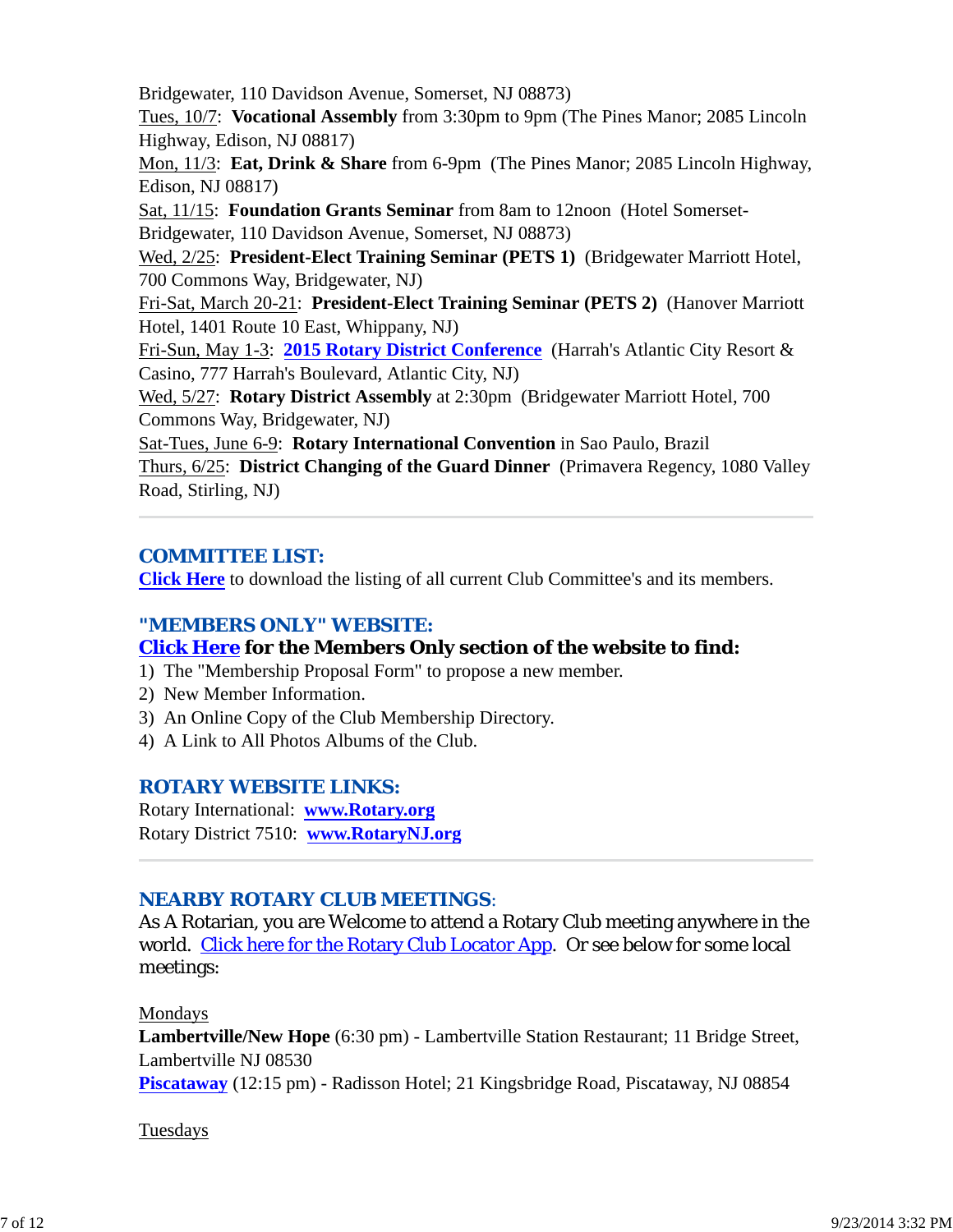**Whitehouse** (12:15 pm) - Max's 22; 456 Route 22 West, Whitehouse Station, NJ 08889 **Princeton** (12:15 pm) - The Nassau Club; 6 Mercer Street, Princeton, NJ 08540 **Bridgewater-Bound Brook** (12:15 pm) - Arbor Glenn; 100 Monroe St, Bridgewater 08807

#### Wednesdays

**Branchburg Township** (7:30 am): Stoney Brook Grille; 1285 Route 28, North Branch, NJ 08876

**Flemington** (12:15pm): Copper Hill Country Club; 100 Copper Hill Road, Ringoes, NJ 08851

**Hillsborough Township** (6:15 pm): Pheasant's Landing; 311 Amwell Road (Rt. 514), Hillsborough, NJ 08844

#### Thursdays

**Clinton Sunrise** (7:30 am): Clinton Fire Department; New Street, Clinton, NJ 08809 **Somerville/Bridgewater** (12:15 pm): Bridgewater Manor; 1251 US Highway 202/206, Bridgewater, NJ 08807

**Trenton** (12:15 pm): Freddie's Tavern; 12 Railroad Avenue, West Trenton, NJ 08628

#### Fridays

**North Hunterdon** (12:15 pm): Beaver Brook County Club; 25 County Club Drive, Annandale, NJ 08801

**Princeton Corridor** (12:15pm): Hyatt Regency; 102 Carnegie Center, Rt. 1 North, Princeton, NJ 08540

eClub **Rotary eClub of Hunterdon Horizon**: View website for meetings or online makeups.

RI President's Call for Action in **2014-2015**: **"Light Up Rotary"**

# **Rotary Club of Flemington - Our 91st Year**

Founded October 3, 1923 \* Charter #1529 \* District 7510

| President                  | <b>Lynn Hyman</b>                              |
|----------------------------|------------------------------------------------|
| President-Elect            | <b>Mick Schaible</b>                           |
| Secretary                  | <b>Michele Kavanagh</b>                        |
| Treasurer, General         | <b>Bob Newland</b>                             |
| Treasurer, Lunch           | D.J. Wright                                    |
| Treasurer, Assistant Lunch | <b>Harrie Copeland</b>                         |
| <b>Board Members</b>       | <b>Ira Liebross</b> (immediate past president) |
|                            | <b>Nancy Kahl</b>                              |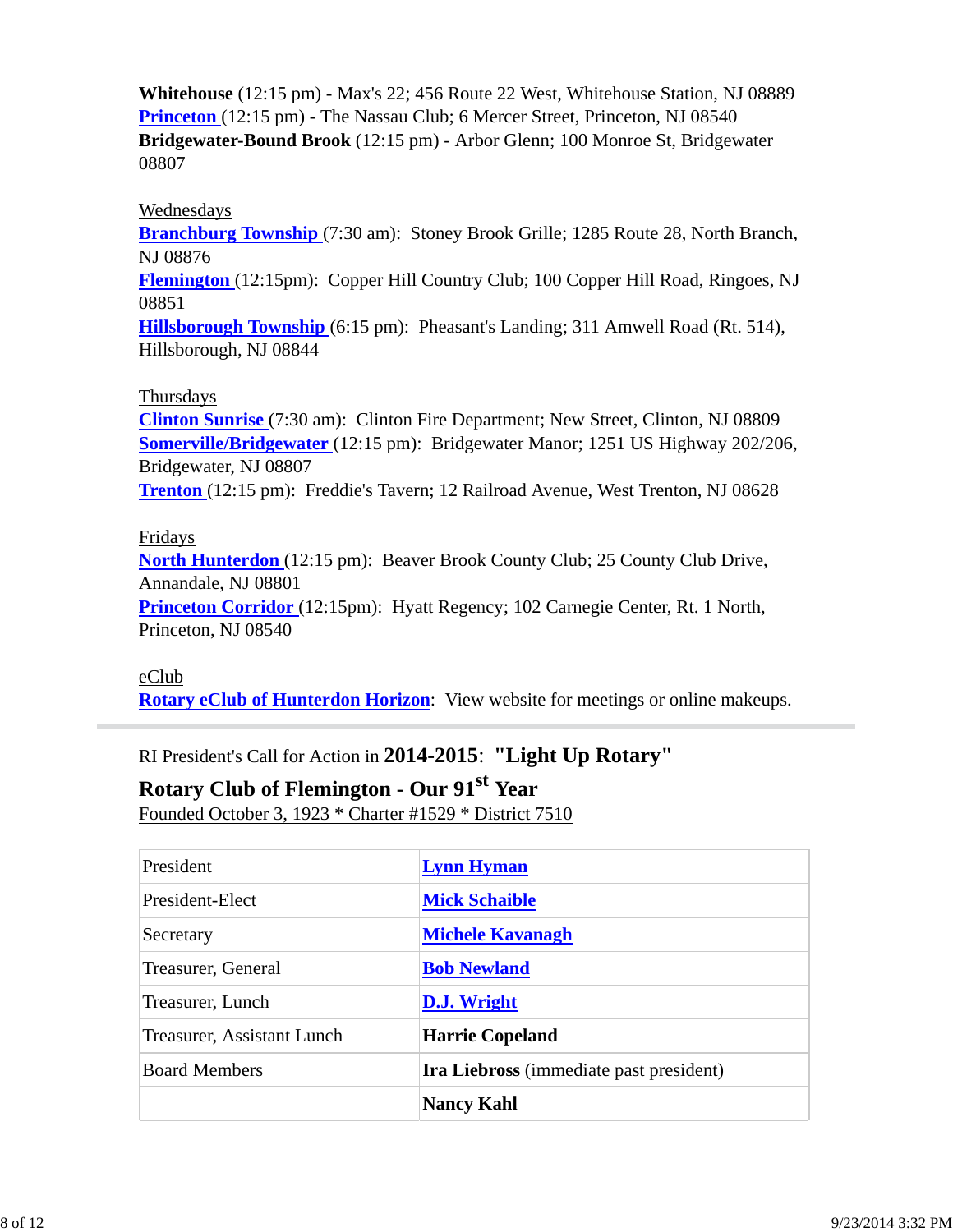|                                                              | <b>Ken Skowronek</b>                           |  |  |
|--------------------------------------------------------------|------------------------------------------------|--|--|
|                                                              | <b>Joe Ziegler</b>                             |  |  |
| Sergeant-at-Arms                                             | <b>Karen Widico</b>                            |  |  |
| <b>RI</b> President                                          | Gary C.K. Huang (Taiwan)                       |  |  |
| District Governor (DG)                                       | <b>Melvin I. Kevoe "Mel"</b> (Springfield, NJ) |  |  |
| District Governor Elect (DGE)                                | <b>Hal Daume</b> (Berkeley Heights, NJ)        |  |  |
| District Governor Nomimee (DGN)                              | <b>Charles Minton</b> (Union, NJ)              |  |  |
| <b>Assistant District Governor (ADG)</b>                     | <b>Mike Toscani</b> (Lambertville-New Hope)    |  |  |
| Club Meetings: Wednesday, 12:15 pm, Copper Hill Country Club |                                                |  |  |

100 Copper Hill Road, Ringoes 08551





**MISSION STATEMENT:** The mission of Rotary International is to assist and guide Rotarians and Rotary clubs to accomplish the Object of Rotary to ensure Rotary's continuing relevance and to help build a better world, emphasizing service activities by individuals and groups that enhance the quality of life and human dignity, encouraging high ethical standards, and creating greater understanding among all people to advance the search for peace in the world.

**THE OBJECT OF ROTARY:** The object of Rotary is to encourage and foster the ideal of service as a basis of worthy enterprise and, in particular, to encourage and foster:

**1st**: The development of acquaintance as an opportunity for service;

**2nd**: High ethical standards in business and professions, the recognition of the worthiness of all useful occupations, and the dignifying of each Rotarian's occupation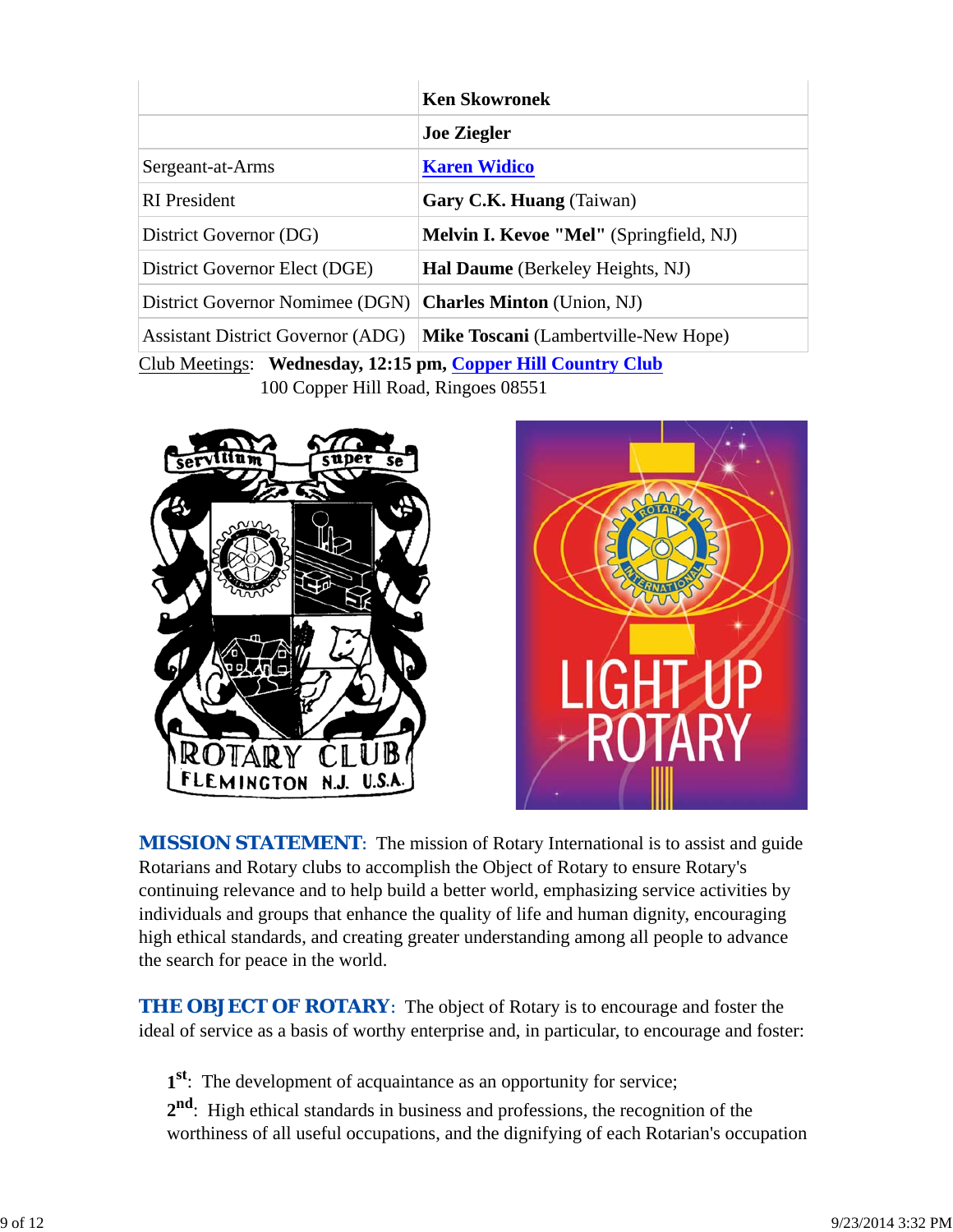as an opportunity to serve society;

**3<sup>rd</sup>**: The application of the ideal of service in each Rotarian's personal, business and community life;

**4th**: The advancement of international understanding, goodwill, and peace through a world fellowship of business and professional persons united in the ideal of service.

### **THE 4-WAY TEST:** "Of the things we think, say or do:

- **1st**: Is it the Truth?
- 2<sup>nd</sup>: Is it Fair to all concerned?
- **3rd**: Will it build goodwill and better friendships?
- **4th**: Will it be beneficial to all concerned?"

## *ROTARY's AVENUE'S OF SERVICE*:

**1)** Through **Club Service**, we have fun, build lasting friendships, and make sure that our club runs well.

**2)** Through **Vocational Service**, we volunteer our professional skills to serve others and promote integrity in everything we do.

**3)** Through **Community Service**, we address local needs and work with our community to bring lasting improvements.

**4)** Through **International Service**, we meet humanitarian needs around the globe and promote world understanding and peace.

**5)** Through **Youth Service**, we work with young people to help them become the next generation of leaders, visionaries, and peacemakers.

## **2014-2015 CLUB MEMBER ROSTER Rotary Club of Flemington, NJ**

Current Number of Members: 46

| <b>Rotarian</b>               | <b>Member Since</b> | <b>Classification</b>                    |
|-------------------------------|---------------------|------------------------------------------|
| Black, Bruce B.               | 2007                | <b>Health and Fitness</b>                |
| Bohler, Herbert C. (Herb)     | 1977                | <b>Specialty Advertising</b>             |
| Chittenden, Robert L. (Bob)   | 2003                | M.E.F.P. Consulting Engineering          |
| Clark, Arthur L. (Sandy)      | 1987                | Printing                                 |
| Copeland, Harrie E. III       | 1976                | Auctioneering/Banking                    |
| Davidson, James G. (Jim)      | 2002                | <b>Rubber Products</b>                   |
| <b>Erskine, John</b>          | 2014                | <b>Youth Development</b>                 |
| Ferrari, Frederick J. (Fred)  | 1964                | Orthodontia                              |
| Fisher, Charles H. (Charlie)  | 1961                | <b>Funeral Services</b>                  |
| Fisher, Thomas H. (Tom)       | 2012                | <b>Property &amp; Casualty Insurance</b> |
| Harrison, Jeffrey (Jeff)      | 1996                | Psychotherapy                            |
| Hennessy, Jr., Richard (Rich) | 2010                | <b>Financial Advisor</b>                 |
| Hyman, Lynn                   | 2010                | <b>Retail Banking</b>                    |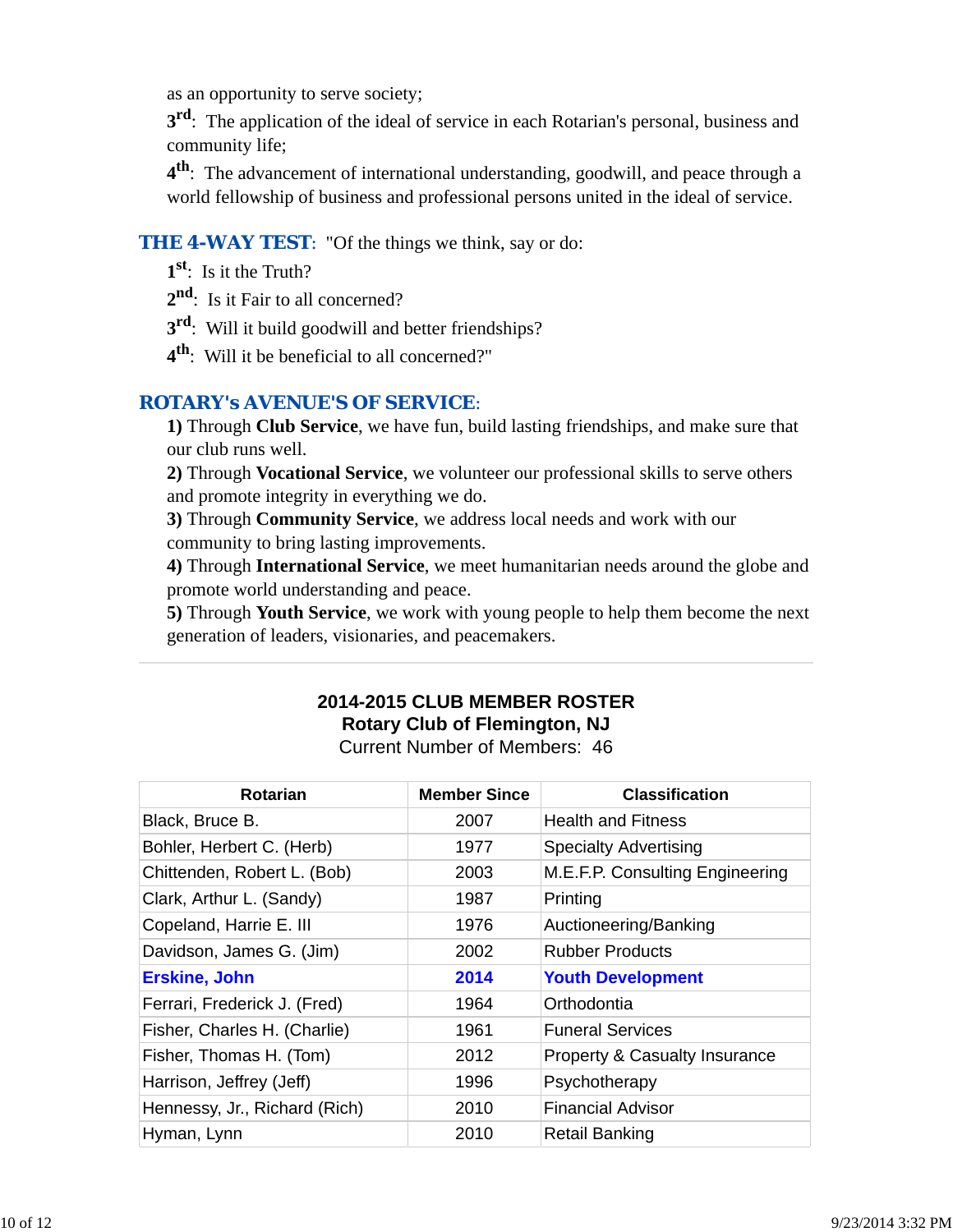| Kahl, Nancy                        | 2012 | Massage Therapy                |
|------------------------------------|------|--------------------------------|
| Kamnitsis, Christopher P. (Chris)  | 2001 | <b>Financial Planning</b>      |
| Kavanagh, Michele                  | 2013 | <b>Community Banking</b>       |
| Liebross, Ira                      | 1997 | <b>Family Medicine</b>         |
| Loew, Darren                       | 2002 | Orthodontics                   |
| Martin, Teresa (Terry)             | 1993 | Solid Waste/Recycling          |
| Mazujian, Harry                    | 2004 | Clergy                         |
| McWilliams, Nancy                  | 1992 | Psychotherapy                  |
| Metz, Kim                          | 2007 | <b>Technical Education</b>     |
| Muller, George D.                  | 1964 | <b>Cut Glass Manufacturing</b> |
| Nastasi, William (Bill)            | 1996 | <b>General Contracting</b>     |
| Newland, Robert D. (Bob)           | 1998 | Insurance                      |
| Ownes, Terry M.                    | 1987 | <b>Floor Covering</b>          |
| Phelan, Christopher J. (Chris)     | 2009 | <b>Chamber Of Commerce</b>     |
| Randolph, R. Wayne                 | 1982 | <b>Veterinary Medicine</b>     |
| Reinbacher, Otto A.                | 1997 | Clergy                         |
| Rogow, Stephen S. (Steve)          | 1973 | <b>Orthodontics</b>            |
| Schaible, R. Michael (Mick)        | 1998 | <b>Appraisal Services</b>      |
| Skowronek, Kenneth J. (Ken)        | 1994 | <b>Family Law</b>              |
| Sollner, Richard F. (Dick)         | 1962 | Air Transportation             |
| <b>Steffner, Christina (Chris)</b> | 2014 | <b>Education</b>               |
| Stothoff, Richard H. (Dick)        | 1966 | Sanitary Engineering           |
| Stout, Deborah (Debbie)            | 2013 | <b>Retail Banking</b>          |
| Thatcher, Thomas P. (Tom)          | 2006 | <b>Professional Planning</b>   |
| Weinstein, Theodore H. (Ted)       | 1994 | <b>Pulmonary Medicine</b>      |
| Widico, Karen A.                   | 1997 | <b>Public Health Services</b>  |
| Williams, Gwen                     | 1991 | Purchasing/Manufacturing       |
| Wise, Robert (Bob)                 | 1992 | <b>Hospital Administration</b> |
| Woske, Harry                       | 1977 | Cardiology                     |
| Wright, Daniel J. (D.J.)           | 2003 | <b>Funeral Services</b>        |
| Zanetti, Edward G. (Ed)            | 1971 | Plumbing & Heating             |
| Ziegler, Joseph E. (Joe)           | 1988 | <b>Investment Advisor</b>      |
| Zullo, John J. (Johnnie)           | 1987 | <b>Chemical Engineering</b>    |